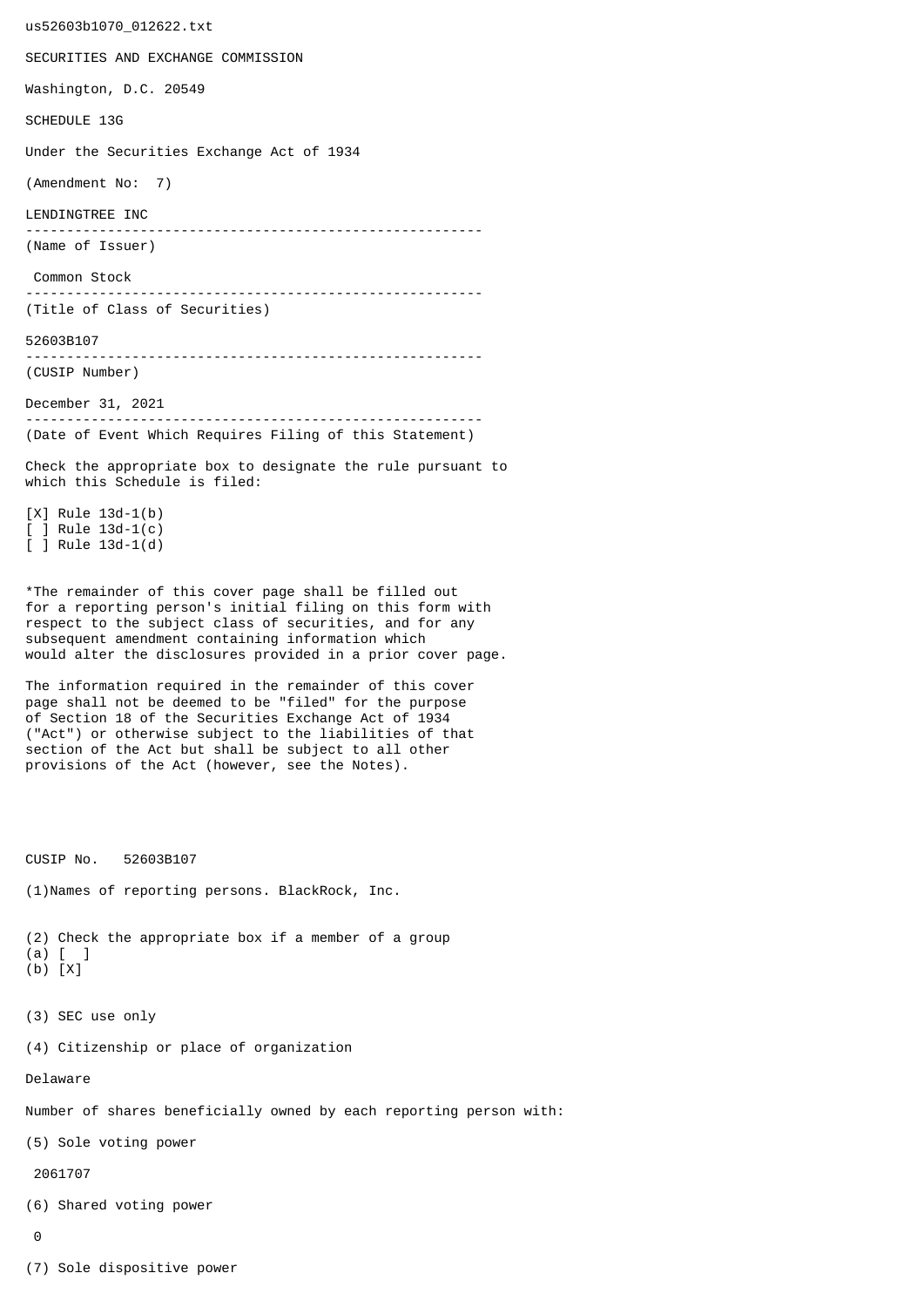```
 2114327
(8) Shared dispositive power
 \boldsymbol{\Theta}(9) Aggregate amount beneficially owned by each reporting person
  2114327
(10) Check if the aggregate amount in Row (9) excludes certain shares
(11) Percent of class represented by amount in Row 9
 15.9%
(12) Type of reporting person
HC
Item 1.
Item 1(a) Name of issuer:
           -----------------------------------------------------------------------
LENDINGTREE INC
Item 1(b) Address of issuer's principal executive offices:
-----------------------------------------------------------------------
1415 Vantage Park Drive, Suite 700
CHARLOTTE NC 28203
Item 2.
2(a) Name of person filing:
              ----------------------------------------------------------------------
BlackRock, Inc.
2(b) Address or principal business office or, if none, residence:
 -----------------------------------------------------------------------
BlackRock, Inc.
55 East 52nd Street
New York, NY 10055
2(c) Citizenship:
                            --------------------------------------------------------------------
 See Item 4 of Cover Page
2(d) Title of class of securities:
                                       -------------------------------------------------------------------
 Common Stock
2(e) CUSIP No.:
See Cover Page
Item 3.
If this statement is filed pursuant to Rules 13d-1(b), or 13d-2(b) or (c),
check whether the person filing is a:
[ ] Broker or dealer registered under Section 15 of the Act;
```
[ ] Bank as defined in Section 3(a)(6) of the Act;

] Insurance company as defined in Section  $3(a)(19)$  of the Act;

[ ] Investment company registered under Section 8 of the

Investment Company Act of 1940;

[ ] An investment adviser in accordance with Rule  $13d-1(b)(1)(ii)(E)$ ;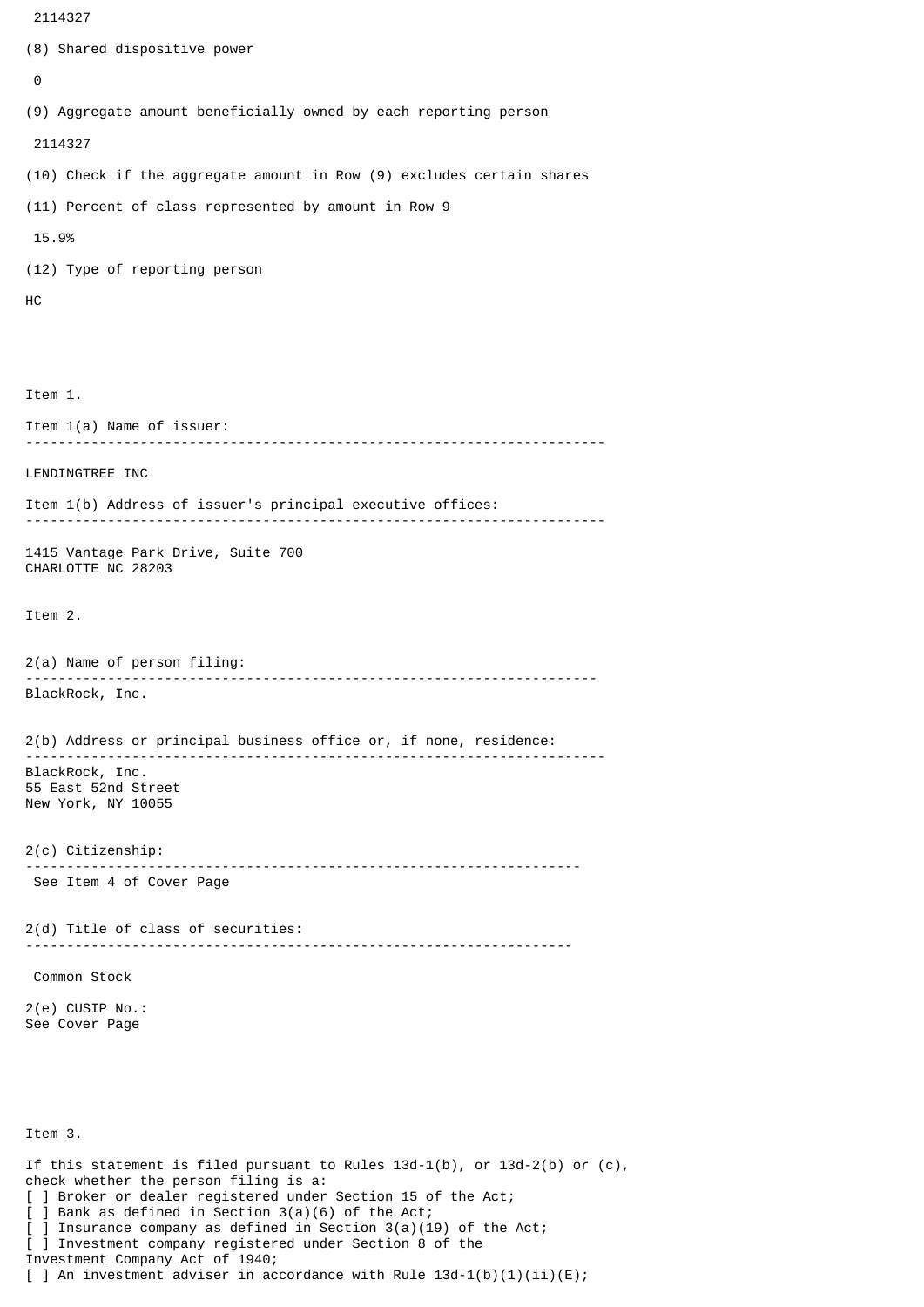[ ] An employee benefit plan or endowment fund in accordance with Rule  $13d-1(b)(1)(ii)(F);$ [X] A parent holding company or control person in accordance with Rule  $13d-1(b)(1)(ii)(G);$ [ ] A savings associations as defined in Section 3(b) of the Federal Deposit Insurance Act (12 U.S.C. 1813); [ ] A church plan that is excluded from the definition of an investment company under section  $3(c)(14)$  of the Investment Company Act of 1940; [ ] A non-U.S. institution in accordance with Rule  $240.13d-1(b)(1)(ii)(J);$  $\lceil$  ] Group, in accordance with Rule 240.13d-1(b)(1)(ii)(K). If filing as a non-U.S. institution in accordance with Rule  $240.13d-1(b)(1)(ii)(J)$ , please specify the type of institution: Item 4. Ownership Provide the following information regarding the aggregate number and percentage of the class of securities of the issuer identified in Item 1. Amount beneficially owned: 2114327 Percent of class 15.9% Number of shares as to which such person has: Sole power to vote or to direct the vote 2061707 Shared power to vote or to direct the vote  $\Theta$ Sole power to dispose or to direct the disposition of 2114327

Shared power to dispose or to direct the disposition of

 $\Omega$ 

Item 5.

Ownership of 5 Percent or Less of a Class. If this statement is being filed to report the fact that as of the date hereof the reporting person has ceased to be the beneficial owner of more than 5 percent of the class of securities, check the following [ ].

Item 6. Ownership of More than 5 Percent on Behalf of Another Person

 If any other person is known to have the right to receive or the power to direct the receipt of dividends from, or the proceeds from the sale of, such securities, a statement to that effect should be included in response to this item and, if such interest relates to more than 5 percent of the class, such person should be identified. A listing of the shareholders of an investment company registered under the Investment Company Act of 1940 or the beneficiaries of employee benefit plan, pension fund or endowment fund is not required.

The interest of 1 such person, iShares Core S&P Small-Cap ETF, in the common

stock of LENDINGTREE INC is more than five percent of the total outstanding common stock.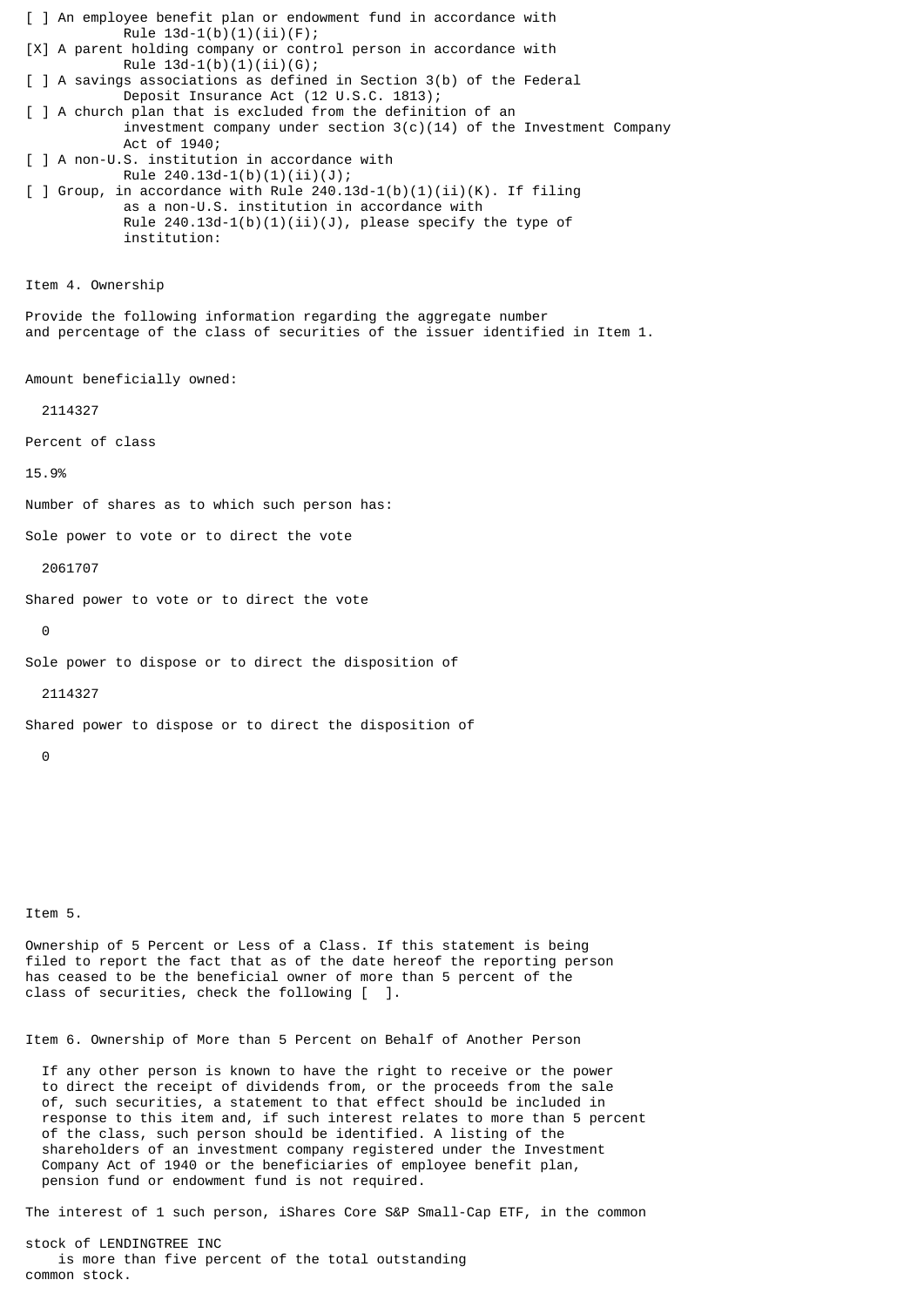Item 7. Identification and Classification of the Subsidiary Which Acquired the Security Being Reported on by the Parent Holding Company or Control Person.

## See Exhibit A

Item 8. Identification and Classification of Members of the Group

If a group has filed this schedule pursuant to Rule  $13d-1(b)(ii)(J)$ , so indicate under Item 3(j) and attach an exhibit stating the identity and Item 3 classification of each member of the group. If a group has filed this schedule pursuant to Rule 13d-1(c) or Rule 13d-1(d), attach an exhibit stating the identity of each member of the group.

## Item 9. Notice of Dissolution of Group

Notice of dissolution of a group may be furnished as an exhibit stating the date of the dissolution and that all further filings with respect to transactions in the security reported on will be filed, if required, by members of the group, in their individual capacity.

See Item 5.

Item 10. Certifications By signing below I certify that, to the best of my knowledge and belief, the securities referred to above were acquired and are held in the ordinary course of business and were not acquired and are not held for the purpose of or with the effect of changing or influencing the control of the issuer of the securities and were not acquired and are not held in connection with or as a participant in any transaction having that purpose or effect.

## Signature.

After reasonable inquiry and to the best of my knowledge and belief, I certify that the information set forth in this statement is true, complete and correct.

Dated: January 26, 2022 BlackRock, Inc.

Signature: Spencer Fleming

```
-------------------------------------------
```
Name/Title Attorney-In-Fact

The original statement shall be signed by each person on whose behalf the statement is filed or his authorized representative. If the statement is signed on behalf of a person by his authorized representative other than an executive officer or general partner of the filing person, evidence of the representative's authority to sign on behalf of such person shall be filed with the statement, provided, however, that a power of attorney for this purpose which is already on file with the Commission may be incorporated by reference. The name and any title of each person who signs the statement shall be typed or printed beneath his signature.

Attention: Intentional misstatements or omissions of fact constitute Federal criminal violations (see 18 U.S.C. 1001).

Exhibit A